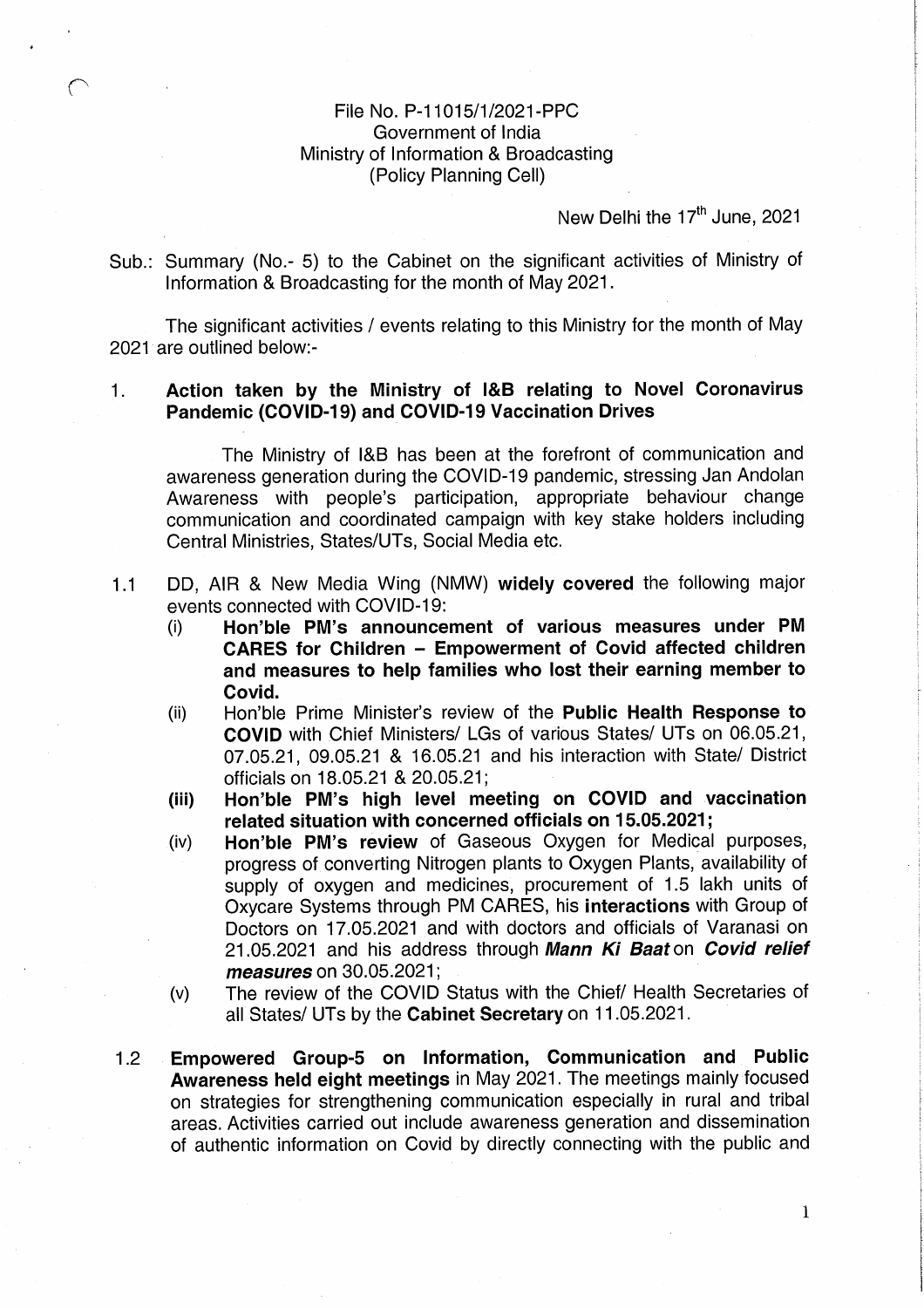preventing panic through tackling disinformation, projecting Government's efforts & preparedness and encouraging Covid Appropriate Behaviour.

- The Cabinet Secretary chaired the 33rd meeting with the States and UTs  $1.3$ on 11.05.2021 to review the COVID situation in the country, which was attended by Chief Secretaries and Health Secretaries of all States/UTs. Secretary(I&B) emphasized the importance of continuation of COVID appropriate behaviour, and generating awareness about the various guidelines and advisories issued by the Government of India.
- DD News, News Services Division (NSD) of AIR and their Regional News  $1.4$ Units (RNUs) have disseminated and enhanced Government COVID-19 initiatives through various programmes. National and International News have been telecast with special focus on the Government's war-level efforts to manage the second wave of Covid-19, Vaccinations Drive and restrictions implemented in various states to break the chain of infection. DD news also focused on special efforts to reach out and allay fears, address queries and questions confronting the general public at large. DD News has live telecast the Press Conferences of Health and other Ministries on COVID updates and has highlighted important aspects in special programmes and on Social Media, apart from regular updates related to Covid-19 in News Bulletins. Addresses by Prime Minister exhorting citizens to follow COVID Appropriate Behaviour are being telecast live and subsequently amplified through special discussions and programmes.
	- i) **DD News** continued to telecast and disseminate News with special focus on management of the second wave of Covid-19. The theme of the special coverages included Ayurveda, Home Isolation, Prevention and management of COVID-19, Treatment Protocol and Clinical Management of Covid, Black Fungus, E-Sanjeevani OPD, Patients with Comorbidities, Importance of Diet, Exercise and Nutrition, Covid Anxiety etc.

### Special programmes and coverages included:

'

- ii) DD News has telecast Ground Reports, updates, discussions, bytes of people vaccinated and the doctors/nurses administering the vaccines, interviews, live phone-ins with top Medical Experts through 'Doctors Speak' thrice a day (80 episodes), 04 episodes each of 'Arogya Bharat' (Saturday) and 'Total Health' (Saturday and Sunday), 16 episodes of half hour daily programme 'Corona Se Jung Jitenge Hum' on positive stories, live discussions and initiatives undertaken, targeted campaign 'Mask Up lndia' for spreading the message of 'Dawai Bhi Kadai Bhi' etc., which have been amplified through Social Media using hashtag #Unite2FightCorona.
- iii) NSD AIR focused coverage on broadcast of PSA messages encouraging COVID Appropriate Behaviour, airing of National/ State Covid helpline numbers, MoHFW/ ICMR advisories; Treatment facilities; dispelling fears and allaying doubts on Coronavirus and

 $\mathcal{L}$ 

l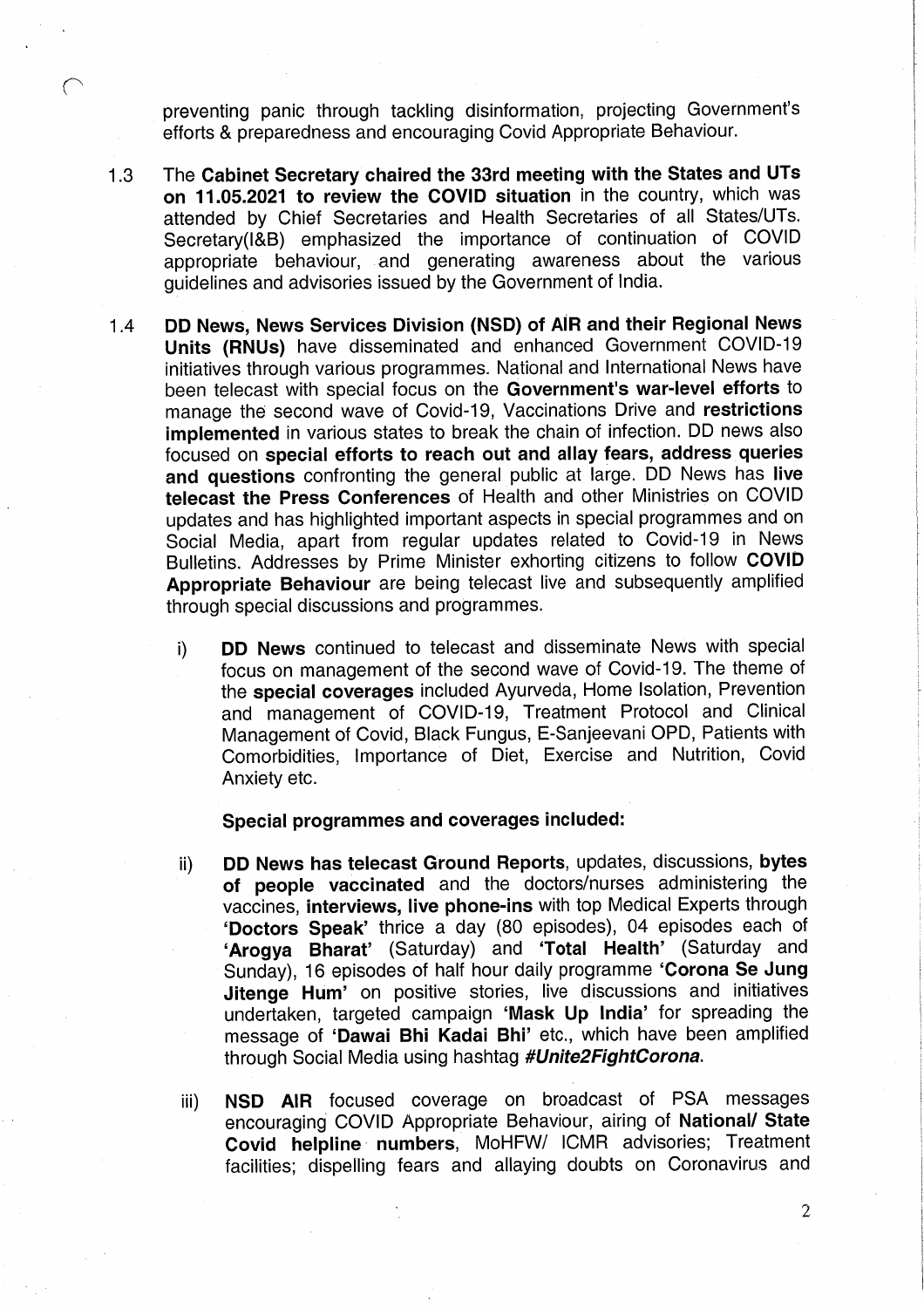Mucormycosis, expert advice of eminent doctors; updates on delivery of medical oxygen, vaccine doses, vials of Remdesivir & Amphotericin-B and foreign aid provided to States/ UTs; positive stories on Covid-19 from India and abroad under section 'Surkhiyon Mein', 30 live phone-ins of  $15+$  hours with top Medical Experts in 'Corona Jagrukta' series, etc.

# iv) Special COVID-19 Composite News Bulletins; COVID Jan Andolan

- v) Infographics/ Videos/ Myth-busters/ Expert Speak/ Public Speak/ Audio Promos/ Fake News Alerts/ Positive Stories/ FAQs/ Podcasts
- The Hon'ble PM's review of the COVID related initiatives by the Indian  $1.5$ Navy, his praise of the role of the armed forces in the fight against COVID-19, his telephonic conversations with the respective Presidents of the European Commission & French Republic and the respective Prime Ministers of Australia & Bhutan to discuss the COVID situation & vaccines and Virtual Summit with the Prime Minister of the United Kingdom were widely publicized on all Media platforms.
- The Ministry of l&B and Press Information Bureau (PIB) suo-moto  $1.6$ announced a special package to provide financial assistance to 67 families of journalists who lost their lives to Covid pandemic in 2020 & 2021. Each family would get Rs. 5 lakh under the Journalist Welfare Scheme (JWS) of Ministry of I&B and meetings would be held weekly to expeditiously process the applications.
- Workplace Vaccination Drives for COVID-19 were organized for the  $1.7$ officers/ officials of Press Information Bureau (PIB) and Main Secretariat, Ministry of I&B on 07.05.2021, 19.05.2021 & 20.05.2021 at National Media Centre, Delhi and on 31.05.2021 at Shastri Bhawan, New Delhi.
- PIB issued Daily Covid-19 Bulletins and Corona Watch infographics,  $1.8$ conducted Press Briefings and its Covid-19 Fact Check Units have kept a check on misinformation especially false narratives and quack treatments for COVID-19. The positive action taken by the Govt. on oxygen supply, import of medicines & equipment were widely disseminated by PIB HQ and its regional offices. Special articles by Hon'ble Minister for Information & Broadcasting and Hon'ble Defence Minister on the second wave of Covid were commissioned by PIB and published in newspapers nation-wide. PIB and its Regional offices have issued 7037 Press Releases in English, Hindi and other regional languages. 1182 PlB's Tweets (English) earned 50.8 Million impressions & 41.2K new followers and 924 PlB's Tweets (Hindi) earned 4.7 Million impressions & 15.2K new followers in May 2021.
- BOC launched at campaign through Newspapers (strip ad) for 1.9 disseminating the information on Four National Helpline Numbers - Helpline Number of M/o H&FW, Child Helpline Number, Senior Citizens Helpline" Number and Helpline number for psychological support. BOC, Pune used 16 Jagrukta Rath/ Travelling Exhibition cum Audio Announcement vans

. For a set of the set of the set of the set of the set of the set of the set of the set of the set of the set of the set of the set of the set of the set of the set of the set of the set of the set of the set of the set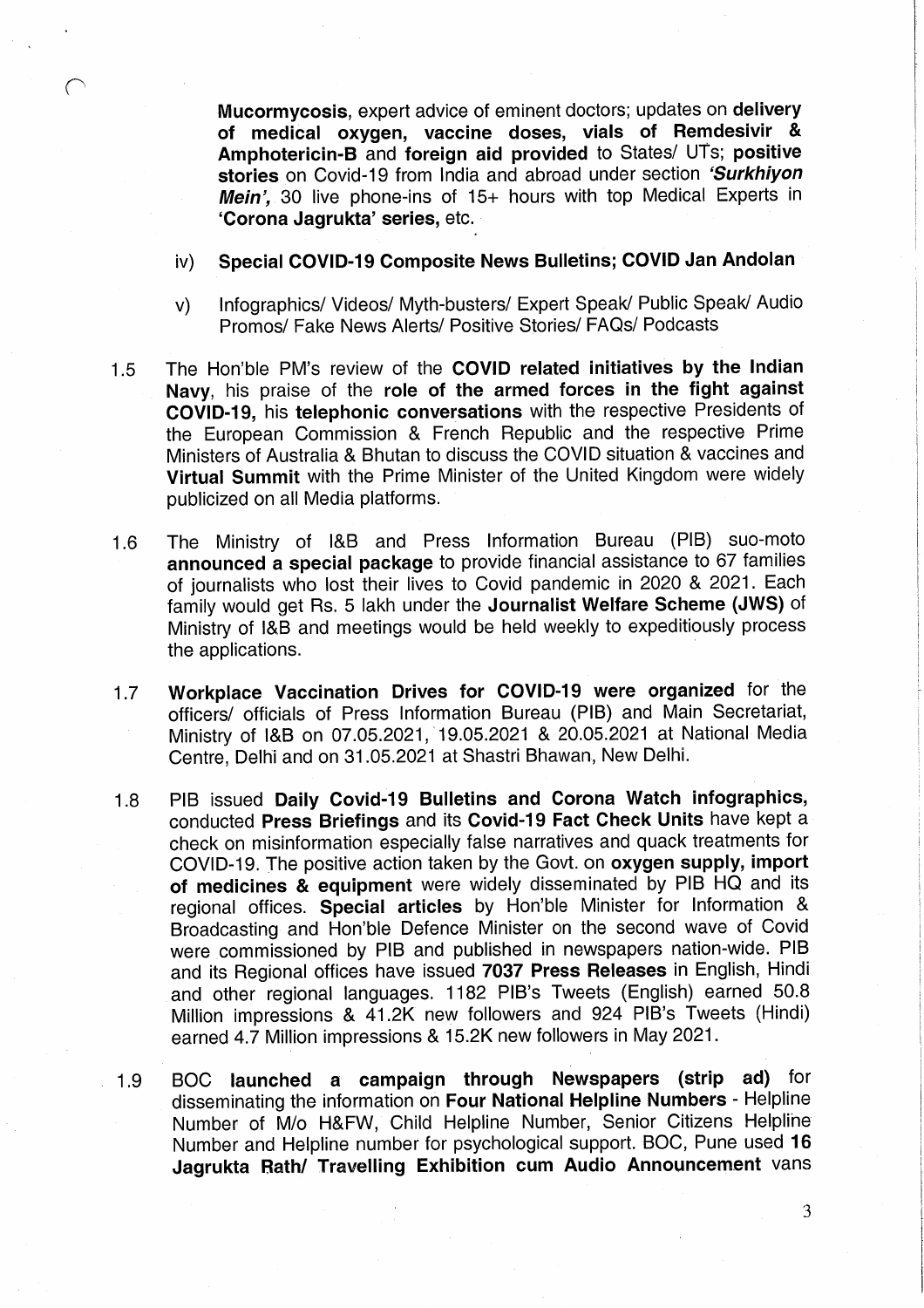which covered approximately 1200 locations/ villages of Maharashtra and Goa. The. Field/ Regional Outreach Bureaus (FOB/ROB) of BOC conducted awareness campaign on COVID-19 and Vaccination Drives through Social Media platforms as under:

| Total No. of<br><b>Facebook</b><br><b>Posts</b> | <b>Total No. of Tweets</b><br>and Re-tweets (with<br>'Impressions') | Total No. of<br><b>Posters/Message</b><br><b>Nideos circulated</b><br>on WhatsApp | Total No. of<br>Instagram<br><b>Posts</b> |
|-------------------------------------------------|---------------------------------------------------------------------|-----------------------------------------------------------------------------------|-------------------------------------------|
| 23893                                           | 58377 (1955894)                                                     | 117519                                                                            | 7656                                      |

- O PIB and its Regional/Branch offices organized 94 Webinars in May 2021 on issues such as COVID-19 Appropriate Behaviour and Vaccination, Black Fungus, Common Yoga Protocol etc. ROBs/FOBs of BOC have also collaborated on 77 webinars on above mentioned issues.
- $1.11$ Comprehensive coverage was provided by NMW on Social Media to the COVID Vaccination, FAQs on Covid & Mucormycosis, Covid management efforts, statistics etc. using the dedicated #We4Vaccine and #VaccinationForAIl hashtags. Nearly 1884 tweets were posted in May 2021 from dedicated Twitter handle @COVlDNewsByMlB having 188.4K followers, which has garnered over 62 Million impressions, 1.93 Million profile visits, 66.4K mentions and 34.5K new followers.
- $1.12$ The Ministry issued advisories to all Private Television Channels, all Private FM Radio Broadcasters and all Community Radio Stations on 30.05.2021 to promote awareness of four national helpline numbers at periodical intervals, especially during prime time. Apna Radio of Indian Institute of Mass Communication (IIMC) aired various special programmes i.e. Yoga and Covid-19, Black Fungus etc.
- Commemoration of Azadi ka Amrit Mahotsav: 75 Years of Independence  $2.$ of India
- Hon'ble Prime Minister's Twitter message on the 400<sup>th</sup> Birth Anniversary  $2.1$ (Prakash Purab) of Sri Guru Tegh Bahadur Ji and his visit to Gurudwara Sis Ganj Sahib on 01.05.2021 were widely disseminated on DD News and NSD:AlR. <sup>7</sup>
- As part of Amrit Mahotsav, the nation paid tributes to the legendary filmmaker  $2.2$ Bharat Ratna Sh. Satyajit Ray on his Birth Centenary. The 'Satvajit Rav Lifetime Achievement Award for Excellence in Cinema' has been instituted to be given at the International Film Festival of India (IFFI) every year, starting from this year.
- A curtain raiser video was launched on various media platforms on  $2.3$ 02.05.2021 on the Birth Anniversary of Sh. Ray, featuring the tribute and message by the Hon'ble Minister of Information and Broadcasting.
- A dedicated website https://raytoday.in was launched on 02.05.2021,  $2.4$ which intends to showcase the programmes/ activities of the Govt. of India as

.  $\sim$  4

F

I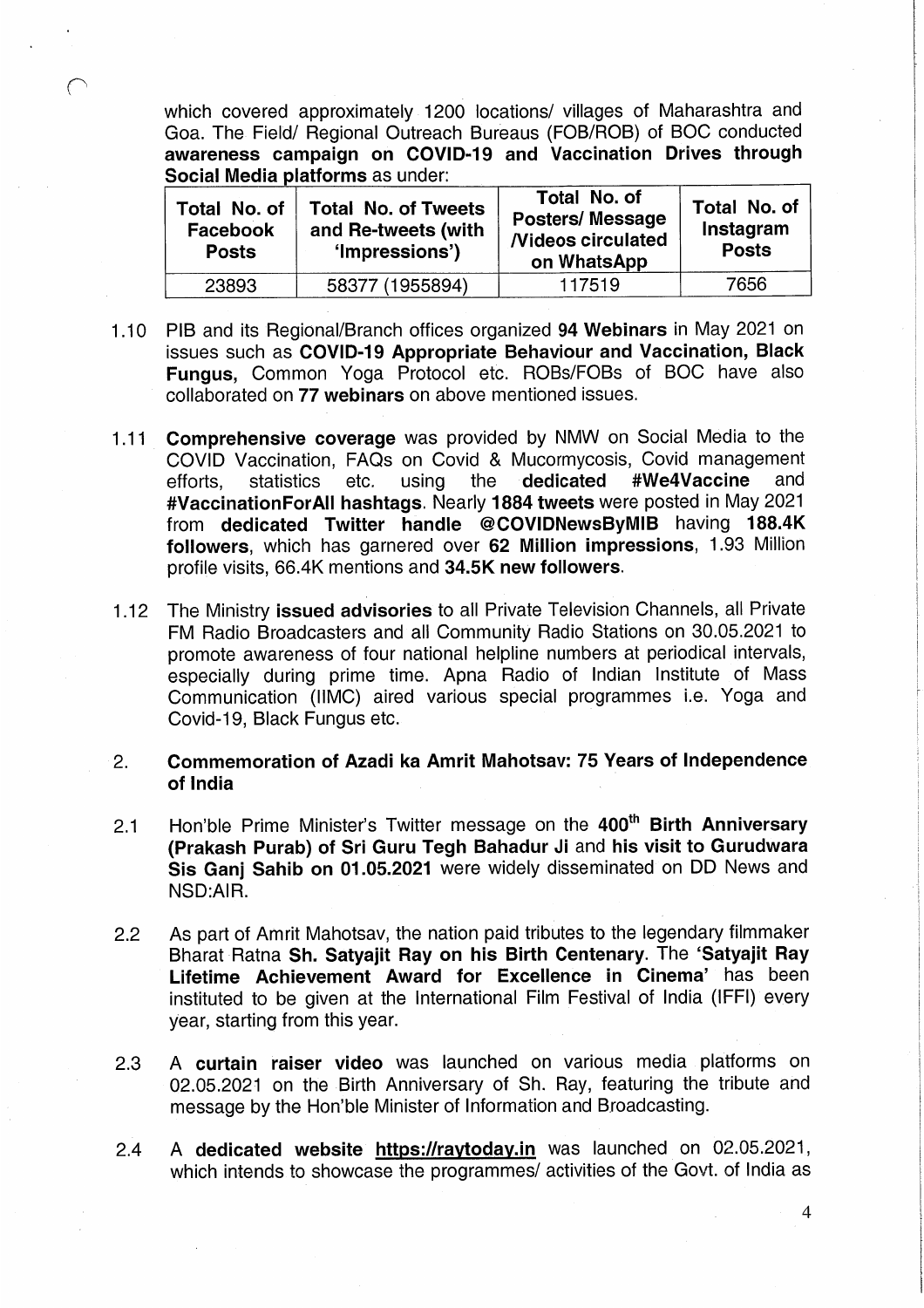part of the Centenary celebrations. Satyajit Ray Film & Television Institute (SRFTI) prepared a Logo which was also launched. on 02.05.2021 and Graphics were posted on Social Media. Film educationalists and industry practitioners talked about the work and legacy of Sh. Ray in 'Remembering Day' online event by FTII.

- $2.5$ Films Division screened a **biopic 'Satyajit Ray'** by Shyam Benegal on 02.05.2021 followed by a three days film festival 'Ray Today' which streamed a curated package of his films from 7<sup>th</sup> to 9<sup>th</sup> May, 2021 on its website, which recorded 12,661 online viewership. National Film Development Corporation (NFDC) organized 'Satyajit Ray Film Festival 2021' between 2<sup>nd</sup> to  $5<sup>th</sup>$  May, 2021 on its OTT platform.
- Films Division paid a tribute to 'Father of Indian Renaissance' Raia Ram  $2.6$ Mohan Roy on his 249<sup>th</sup> Birth Anniversary on 22.05.2021 by streaming films on its website and YouTube (2259 online viewership). NMW paid tributes on the Birth/Death anniversaries of Indian Freedom Fighters suchas Birth Anniversary of Raja Ram Mohan Roy and 160 years of Rabindranath Tagore and graphics related to the Freedom Struggle were posted across Social Media platforms of MIB.
- Disseminations of News/ Updates on Cyclone 'Tauktae' and 'Yaas' 3.
- Hon'ble Prime Minister's High Level meetings to review the preparedness  $3.1$ on cyclone 'Tauktae' on 15.05.2021 and cyclone 'Yaas' on 23.05.2021, his aerial survey of cyclone 'Tauktae' affected areas and COVID-19 situation in Gujarat on 19.05.2021, aerial survey of cyclone 'Yaas' affected areas in Odisha and West Bengal on 28.05.2021 and announcements of financial assistance for immediate relief activities were covered live on all Media platforms.
- $3.2$ DD News telecast live ground reporting from affected areas. All preparedness of States and Central Ministries/Agencies concerned to deal with the cyclones were taken prominently in bulletins. All rescue operations, government aid and PM visits in affected areas were covered by all News shows and Bulletins. Special programme 'Toofano se ladne ka hounsala' was also mounted. NSD:AlR aired Ground Reports & Situation Updates from affected States/UTs. <sup>I</sup>
- Rule 18 of Information Technology (Intermediary Guidelines and Digital  $4.$ Media Ethics Code) Rules, 2021 provide for furnishing of information, by publishers of news and current affairs content and publishers of online curated content to the Ministry. Accordingly, this Ministry vide public notice dated 26.05.2021 has requested all digital media publishers to furnish information about the details of their entity within 15 days i.e. by 10.06.2021.
- The May 2021 fortnightly editions of New India Samachar. (NIS) on the 5. themes of 'Turning Dreams into Reality with Ujjwala' and 'New India Rising' were printed in 13 languages & distributed across the country by

,.\_\_ \_:,,' . . n .>'.l <sup>I</sup> . '

5